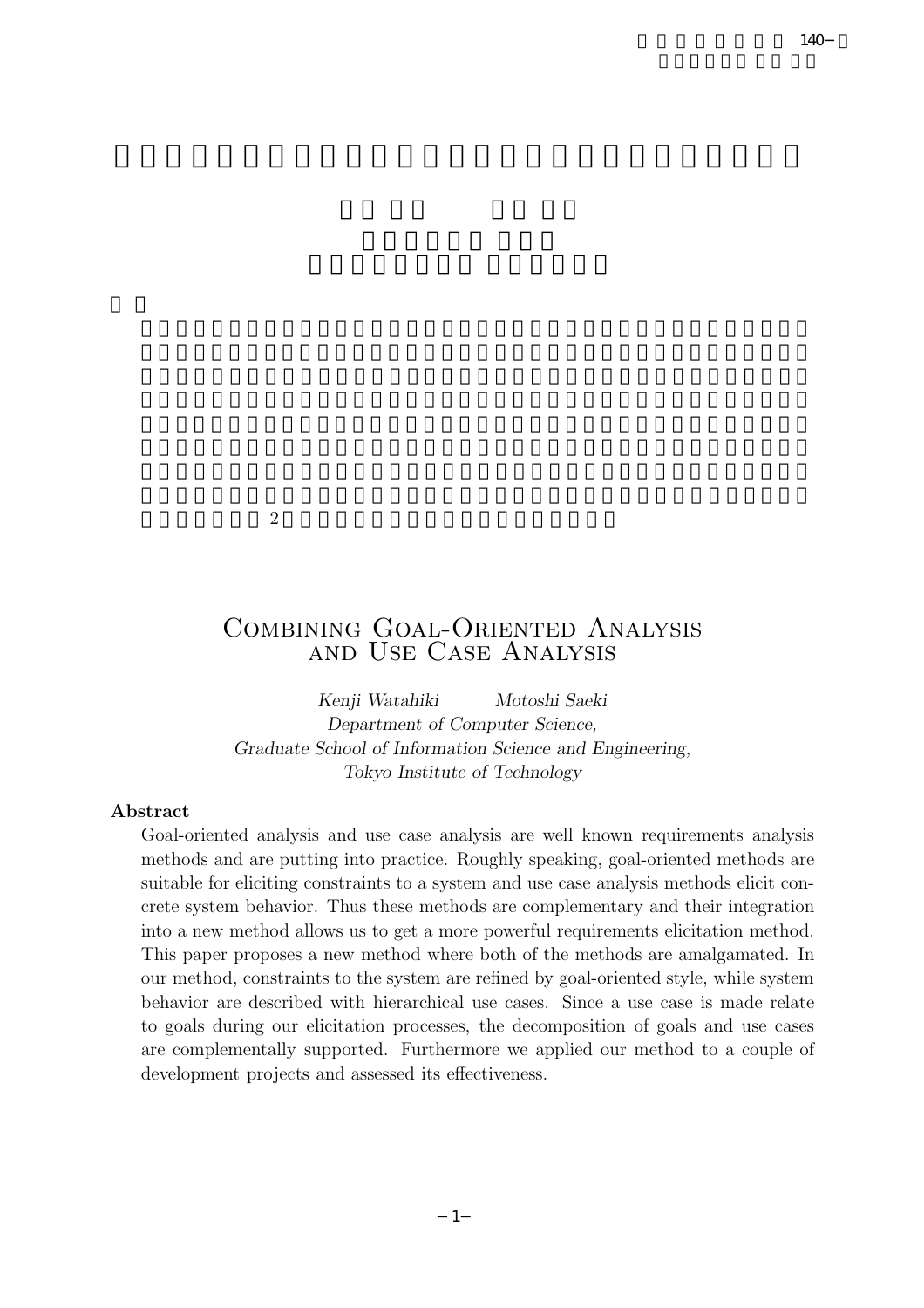# **1 Introduction**

Requirements analysis, especially requirements elicitation is one of the most significant phases to develop software of high quality since it is the first phase in software development processes. To support this phase, we have many methods or methodologies. Above all, a family of goaloriented methods such as KAOS [6] and i\* [10], scenario analysis and use case analysis methods have been widely used in practical situation, and successful results have been obtained. For example, Potts and Anton reported the experiences in applying goal-oriented method to industries [3]. CREWS project analyzed the usage of scenario analysis methods in industries [1] and Pohl et al surveyed the usage of scenario analysis methods in industries [9]. Although, as excellent previous case studies reported, they can be considered as promising methods for requirements elicitation, they are not all-powerful, i.e. they have both advantages and shortcomings.

Goal-oriented methods are a technique where a goal to be achieved is hierarchically decomposed into more concrete sub-goals in a top-down manner. A resulting artifact is an AND-OR graph whose nodes are the decomposed goals and whose edges express decomposition. Since the steps of goal-oriented methods begin with customers' needs, the contents of the goals are more abstract and are frequently described as constraints. As Yu et al. showed [5], it could be applied to the elicitation of non-functional requirements as constraints to be achieved. On the other hand, in scenario analysis and use case analysis, an analyst describes the sequence of actions and/or of interactions among a system and users. It allows us to capture the whole image of the system concretely. That is to say, goal-oriented methods are suitable for eliciting constraints to a system and scenario and use case analysis methods elicit concrete system behavior. Thus these methods are complementary and their integration into a new method allows us to get a more powerful requirements elicitation method.

Anton [2] or Rolland et al. [7] reported the case studies of the experiences in which both a goaloriented method and scenario analysis were applied, and they discussed the benefits. However, in these case studies, both methods were not integrated or amalgamated into a method. Rather the methods were just used in requirements elicitation activities, and none of new effective methods was established. Santander et al. proposed a method for deriving use cases from an organizational model of i\* (strategic dependency model and strategic rationale model) and the final artifact in the method is a use case model [8]. In this method, use case analysis does not contribute to decompose the goals, i.e. to construct the organizational model.

In goal-oriented methods, we specify constraints

and tasks as goals and it leads us to difficulties in decomposing the goal. i\* [10], proposed by Yu et al., provided the solution of this mixture, i.e. i\* separated the constraints from tasks on notation. In our approach, we explicitly distinguish constraints from task descriptions and adopt two methods, one is suitable for constraint decomposition, i.e. goal-oriented analysis and the other is for task decomposition, i.e. use case analysis. Their combination leads to complementary supports of decomposing constraints and tasks. In this paper, we analyzing the characteristics of goal-oriented analysis and use case one, and propose a technique for amalgamating them into a new method so that it makes the best use of their merits.

The rest of the paper is organized as follows. In the next section, we comparatively discuss the characteristics of goal-oriented analysis and use case one. Sections 3 and 4 present the overview of our new method and its experimental assessment respectively. In particular, section 4 includes the guidelines to use our method effectively, which have been extracted from the case study. Section 5 is a concluding remark.

# **2 Goal-Oriented Analysis and Use Case Analysis**

Roughly speaking, requirements descriptions can be categorized into constraints and actions. For example, the requirement "calculating accurately a price including VAT (value added tax)" can be divided into the action "calculating a price including VAT" and the constraint "the calculation should be accurate". Focusing these facets of requirements, we can consider two dimension of decomposition; one is a constraint axis and the other is an action one.

Figure 1 shows two-dimensional directions of requirements decomposition and refinement. For example, the requirement "calculating accurately a



Figure 1: Two-dimensional Directions of Requirements Decomposition and Refinement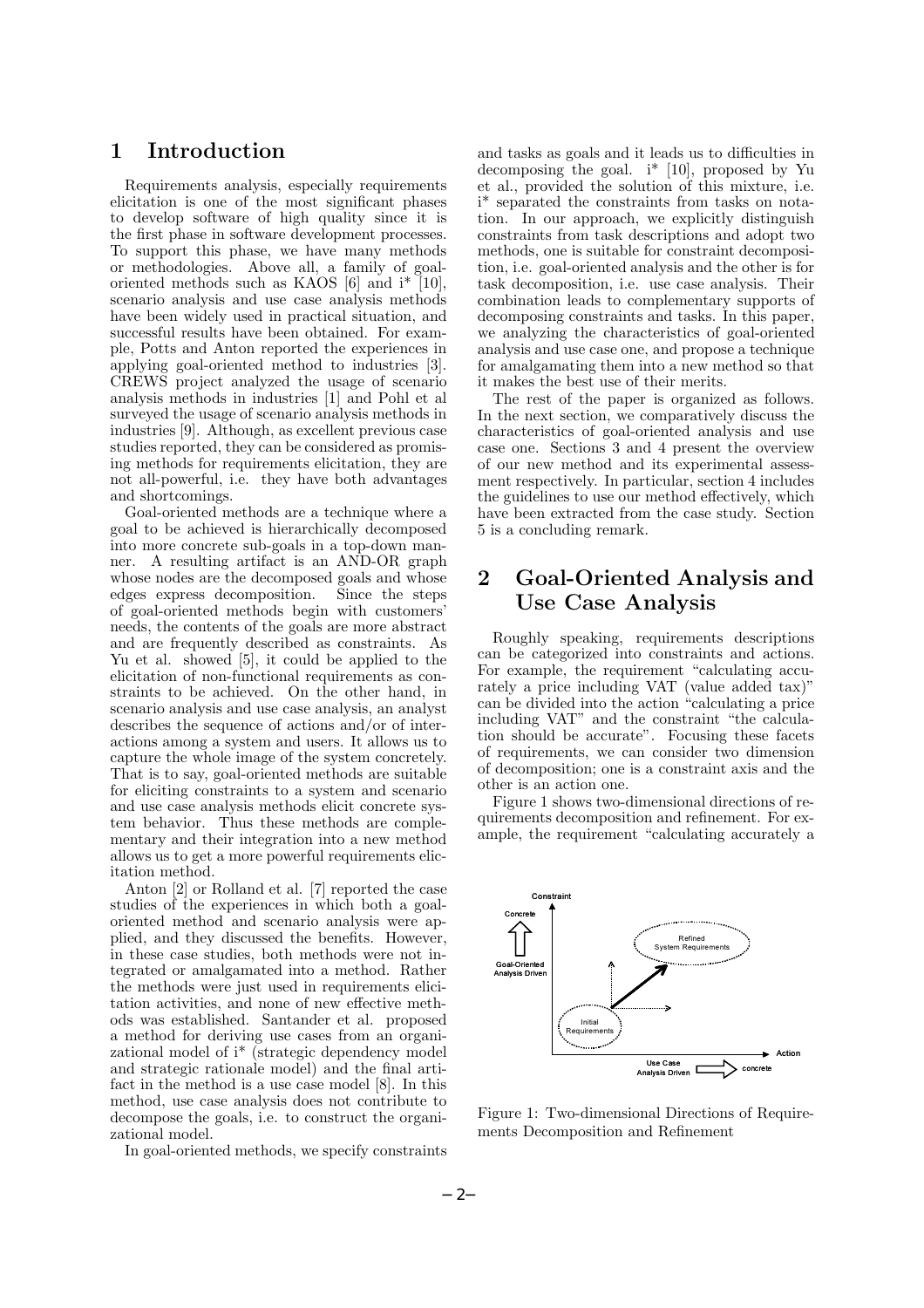price including VAT" is decomposed into the following two requirements, by focusing on how to calculate a price including VAT; 1) calculating accurately VAT, and 2) summing up accurately the VAT and the price of the good. In this case, we decompose the original requirement along horizontal direction, i.e. an action axis. On the other hand, when we focus on the constraint "accurately" and refine the original one into "calculating a price including VAT to the first decimal place", it can be considered as a constraint refinement and along the vertical direction. In requirements elicitation processes, we need to refine vague requirements from customers along both of these two axes completely. However, in general cases, since an analyst goes ahead his analysis activities without recognizing both of the two axes, he gets insufficient requirements elicitation in the sense that it is incomplete in either of the axes. Actions and constraints are essentially different and it is not suitable for us to apply the same analysis method to requirements elicitation without separating the facets of actions from the constraints ones.

Goals appearing in goal-oriented analysis are suitable for describing constraints. In particular, goal-oriented analysis is fit for eliciting and refining the constraints that should be satisfied just before, during or after an action or a task is performed. These conditions are called pre conditions, invariants and post conditions respectively. On the other hand, since we specify the sequences of actions in a use case, use case analysis is suitable for modeling the contents of tasks, which consists of actions. Furthermore, we can hierarchically decompose and refine a use case into more finegrained use cases (called sub use case). Suppose that constraints such as pre, post conditions and invariants are associated with a use case denoting a task. The hierarchical decomposition of the use case allows us to decompose the pre, post conditions and invariants along with decomposing the use case and we can use it to decompose and refine the goals denoting these conditions. That is to say, associating use cases with goals and vice versa, and decomposing and refining both of them simultaneously, we can elicit concrete requirements along with the two axes shown in Figure 1 and as a result, we achieve requirements elicitation of high quality. We call this association between a use case and a goal a *context link*.

In the next section, we propose the analysis method where goal-oriented analysis and use case analysis are integrated.

### **3 Our Proposed Method**

In this section, we illustrate our proposed method with a simple example of analyzing a supporting system for a small library in a university laboratory.

#### **3.1 Overview of Our Method**

Roughly speaking, as shown in Figure 2, our method is divided into the following three steps.

1) Identifying Initial Goals and Use Cases

First of all, an analyst identifies the goals and use cases which are starting points of refinement activities. We call them initial goals and initial use cases respectively. They can be extracted from information that he gets from customers and/or current situation before starting this step.

2) Refining Goals and Use Cases

This step is a major one of our method and it consists of five sub-steps. The analyst iterates these sub-steps cyclically to gradually make the goals and the use cases more concrete. As this step proceeds, hierarchical structures of goals and use cases grow up by means of generating sub goals and sub use cases. After finishing the step 2), he gets two graphs denoting hierarchical structures of goals and use cases respectively and links for relating each node in a graph to a node or nodes in another graph. These links represent the relationship between actions and constrains, i.e. context links mentioned in section 2.

3) Selecting System Requirements

From the graphs, requirements related to the software system to be developed are extracted. These system requirements are used for composing software requirements specifications following standards such as IEEE 830- 1998.

In the next subsections, we explain the details of the above steps together with the simple example.

#### **3.2 Identifying Initial Goals and Use Cases**

The first step is identifying initial goals and use cases, which are used for starting points of refinement, i.e. setting up root nodes of the graphs. An analyst recognizes the business tasks that the newly developed system will have a great effect on and lists up these tasks as candidates of the initial use cases. He does not describe the action sequences of the use cases yet, but extracts pre, post conditions and invariants of the recognized tasks as constraints. These constraints are considered as initial goals and he establishes context links between the initial use cases and the initial goals.

Let's explain this step more concretely by using the example. Consider the tasks that will be affected when the support system of our small library is completed and employed. The analyst extracts the tasks "Manage literature information"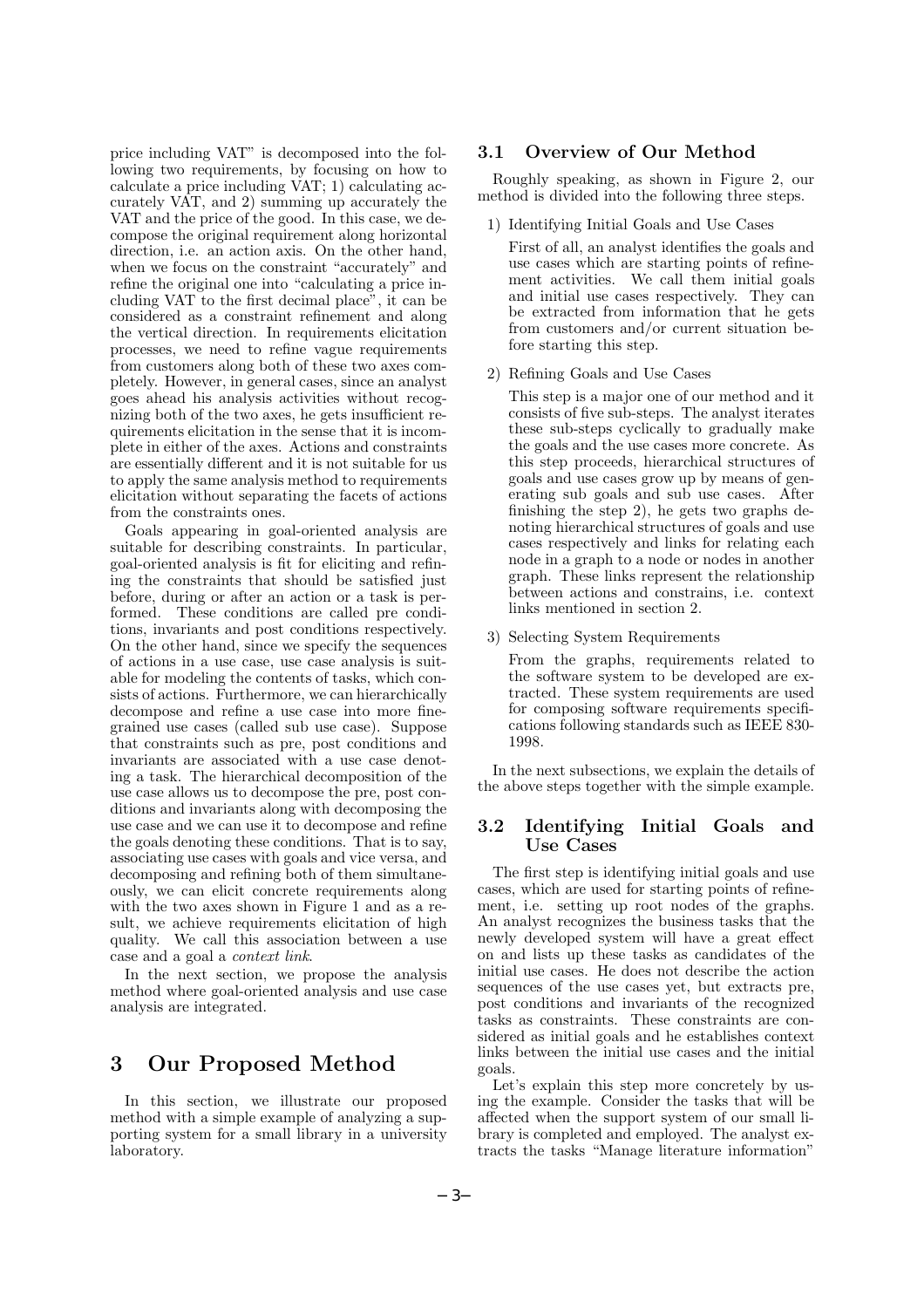

Figure 2: Overview of Our Method

and "Manage the transaction information of borrowing literatures" as initial use cases. For each of the use cases, he identifies the constraints by making interview with users of the library and by investigating the business of the librarians. For example, he extracted the initial goals "The literature information should be correct" and "The librarians can manage information efficiently" for the use case "Manage literature information", and creates context links between them and this initial use case.

#### **3.3 Refining Goals and Use Cases**

This step consists of five sub steps as follows;

2-1) Identifying basic actions

The analyst picks up the use case that is not specified yet, from the use case graph, and identifies actions that its action sequence is composed of. Suppose that he picks up "Manage literature information". To clarify its action sequence, he identifies the basic actions "Register literature information", "Edit literature information" and "Delete literature information", which seem to be included in its action sequence.

2-2) Generating ideas to achieve goals

For the use case that he picked up in the step 2-1), he focuses on the goals that the use case is related to with context links. He generates ideas how to achieve these goals, e.g. by using idea generation methods such as KJ method. For example, he has the goals "The literature information should be correct" and "The librarians can manage information efficiently" for the use case. To achieve the goal "The librarians can manage information efficiently", he generates two ideas (I1) Simple operations and (I2) Can edit information by a browser. As for the goal "The literature information" should be correct", he generates four ideas to achieve it as follows; (I3) Register information accurately, (I4) Possible to edit information afterward, (I5) Avoid deleting information mistakenly and (I6) Prohibit anyone except librarians from having the operations.

2-3) Specifying a use case

This step is for specifying the action sequences in the use case that was picked up in the step 2-1). To describe the action sequences, the identified basic actions are very helpful. Figure 3 shows this process. For example, the analyst produces the following description for the use case "Manage literature information".

**Use Case** Manage literature information **objective :** A librarian manages literature information. **actor :** librarian **pre condition :** none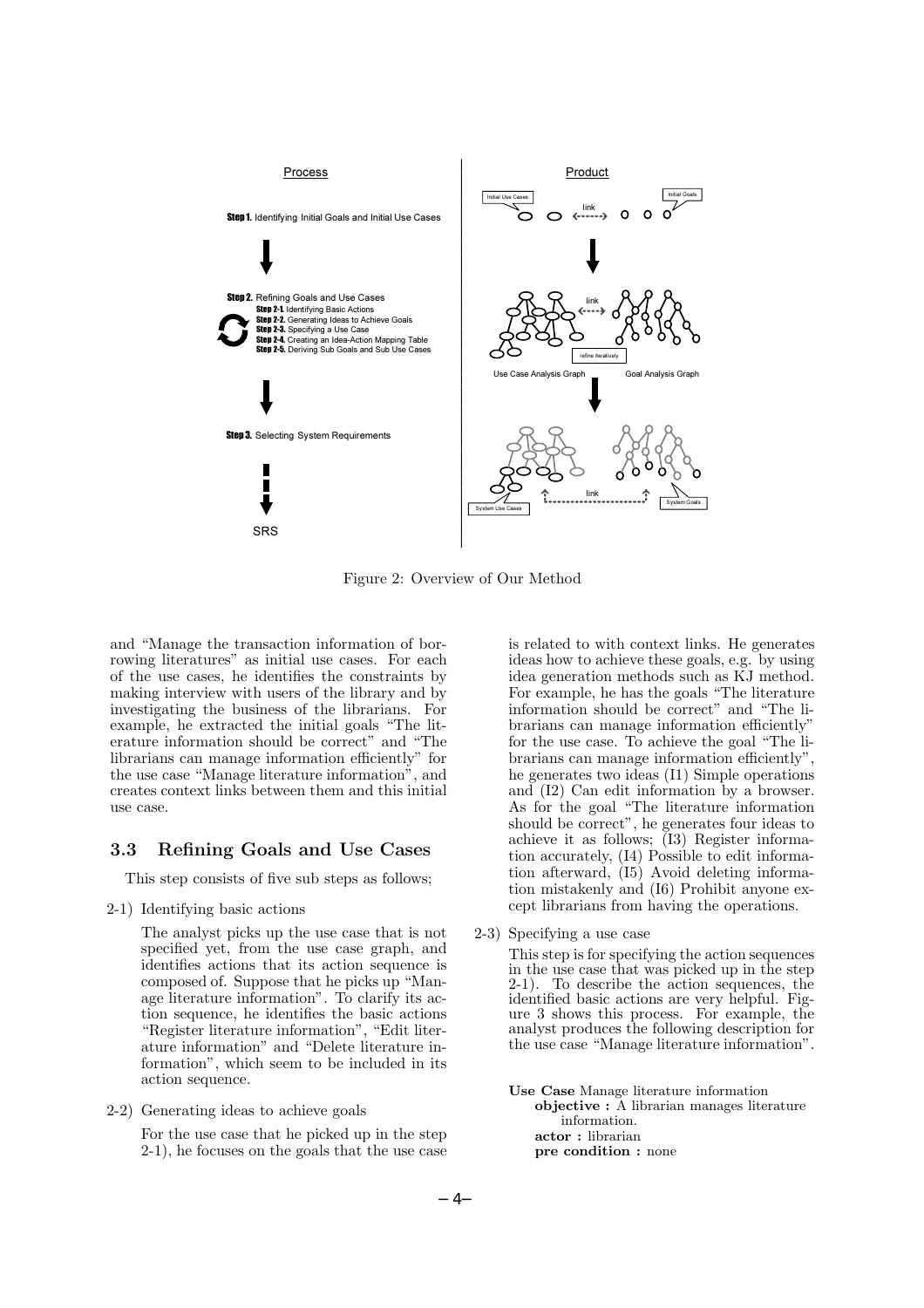```
post condition : The information of all of
 the literatures on the book shelves is
 recorded.
```
**normal action sequence :**

- A1. A librarians registers literature information.
- A2. A librarian edits literature informationwith a browser.
- A3. A librarian deletes literature information.

```
alternate action sequence :
none
```
The ideas generated in the step 2-2) contribute to form the use case descriptions. For example, the action of editing literature information is done using a browser, because the idea (I2) "Can edit information by a browser" suggests how to perform the action.

2-4) Creating an Idea-Action Mapping Table

This step is a significant step to derive sub use case and sub goals. The idea-action mapping table represents the correlations between the ideas and the actions appearing in the use case. As shown in Figure 4, the column stands for the generated ideas and the row is for the actions. If the action  $A_j$  is necessary to achieve the idea  $I_i$  and the achievement needs to impose the constraint C on the action, we write the constraint C in the (i, j) cell. If no constraints are necessary to be imposed, we put the symbol "NC" on the cell. In the figure, the idea I2 can be achieved by the action A1 under the situation when "Constraint1" holds. Table 1 illustrates the table of our example. The idea I5 "Avoid deleting information mistakenly" can be achieved by means of performing the action A3 under the condition that the delete operation causes less human errors.

2-5) Deriving sub goals and sub use cases

Based on the idea-action mapping table, the analyst can derive sub goals and sub use cases systematically. All of the actions in the table can be considered as sub use cases of the use case which was picked up in the step 2-1).



Figure 3: Specifying a Use Case



Figure 4: Idea-Action Mapping Table

That is to say, the actions  $A_i$  ( $1 \leq i \leq m$ ) appearing in Figure 4 are sub use cases. Some constraints are specified in a (i, j) cell, they can be considered as sub goals of the goal linked to the use case with the context link. Figure 5 illustrates how to grow up the goal graphs and use case ones by using the Idea-Action Mapping Table. In the figure, sub nodes A1, ..., Am are sub use cases of UC and they result from the first row of the Idea-Action Mapping Table. Since the (1, 2) cell has a constraint C1, we have a sub goal C1 of Gx, which is linked to the use case UC. The reason why C1 is the sub goal of Gx is that the idea I1 is related to Gx. Turn back the simple example. The constraint, extracted in the step  $2-4$ , "less human errors" is one of the sub goal of the goal "The literature information should be correct" which is linked to the use case "Manage literature information" with a context link. In addition, the analyst establishes new context links between the derived sub use cases and sub goals. Figure 6 shows derived sub use cases and sub goals.

#### **3.4 Selecting System Requirements**

The produced use case graphs and goal ones includes the parts that are not relevant to a system to be developed, e.g. human tasks, business processes and so on. This final step selects use cases and goals relevant to the system from the graphs. Roughly speaking, the analyst focuses on the use cases whose actor is the system or the component of the system. After selecting the use cases (called system use cases), he traces context links from the selected use cases to goals. The goals to which the

Table 1: an Example of Idea-Action Mapping Ta-

| ble |    |                       |                              |                       |
|-----|----|-----------------------|------------------------------|-----------------------|
|     |    | Α1                    | A2                           |                       |
|     | 11 | simple operations     | simple operations            | simple operations     |
|     | 12 |                       | browser based user interface |                       |
|     | 13 | correctly             |                              |                       |
|     | 14 |                       | NC.                          |                       |
|     | 15 |                       |                              | less human errors     |
|     | 16 | allow only librarians | allow only librarians        | allow only librarians |
|     |    | to operate            | to operate                   | to operate            |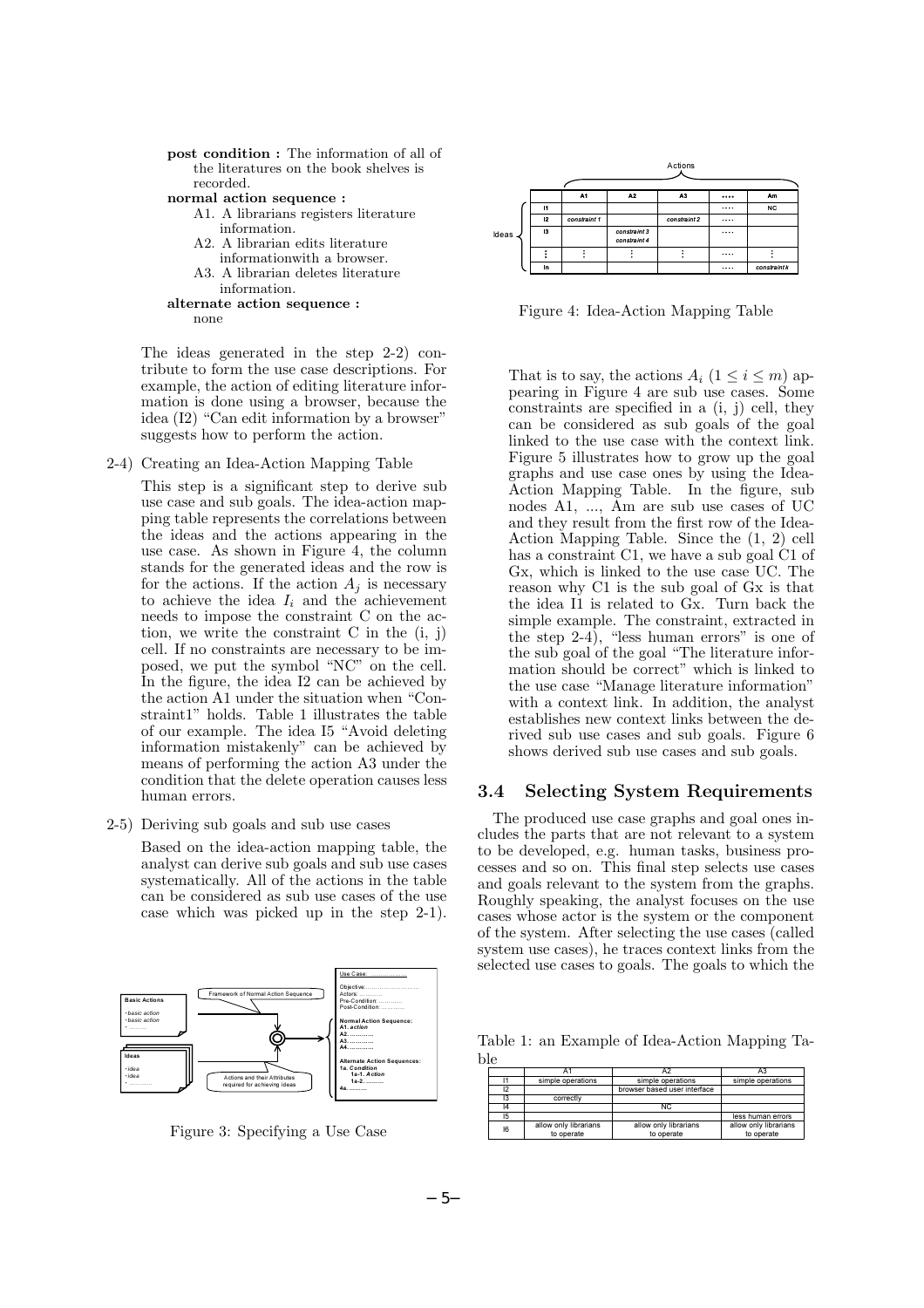

Figure 5: Deriving Sub Goals and Sub Use Case from a Idea-Action Mapping Table



Figure 6: an Example of the Graphs after Deriving Sub Goals and Sub Use Cases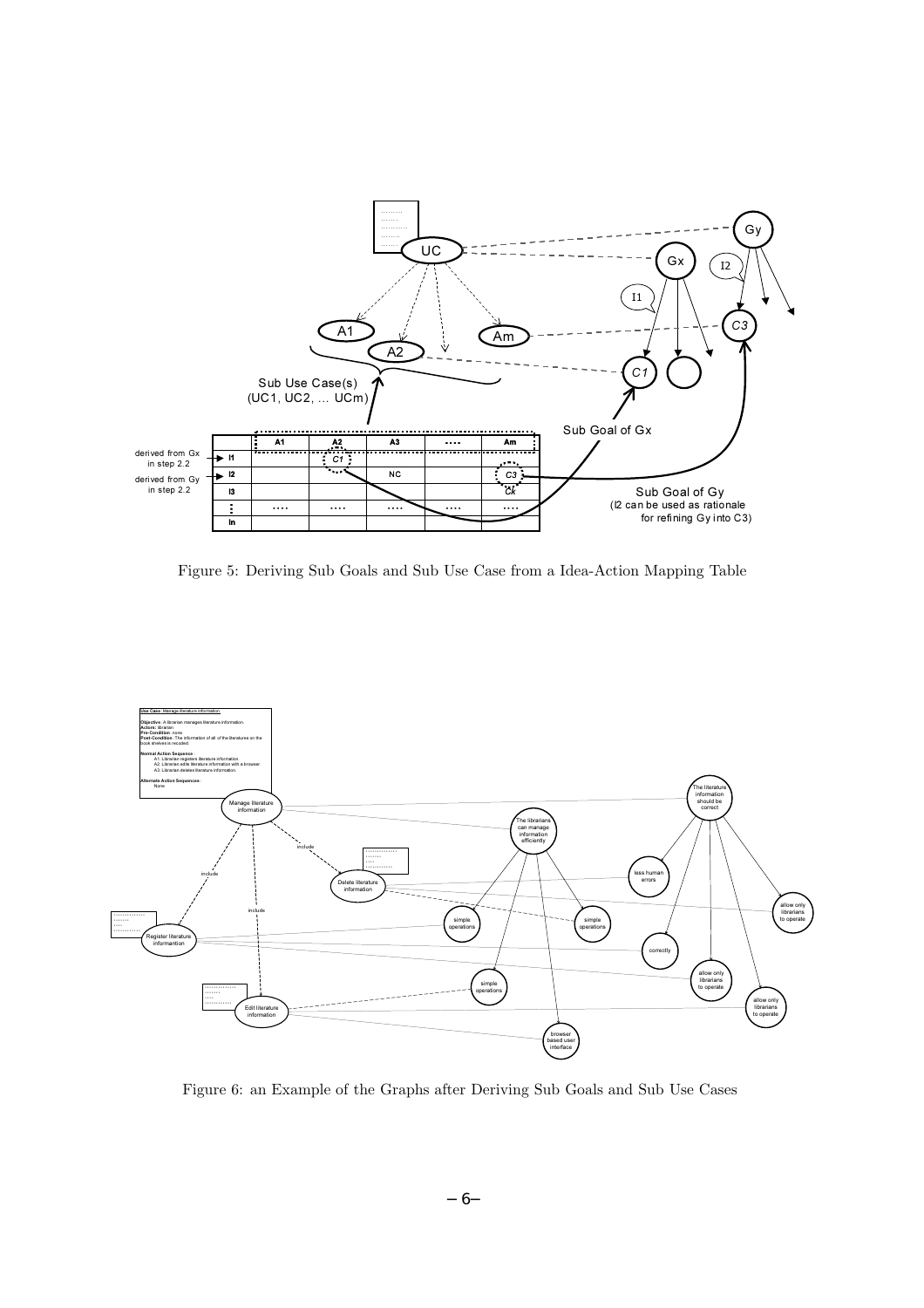|                               | Project 1 | Project 2 |
|-------------------------------|-----------|-----------|
| time(hours)                   | approx. 5 | approx. 4 |
| number of initial goals       | 2         |           |
| number of initial use cases   |           |           |
| total number of goals         | 28        | 21        |
| total number of use cases     | 34        | 22        |
| number of specified use cases | 5         | 5         |
| number of system goals        | 10        | 15        |
| number of system use cases    |           |           |

system use cases are linked are relevant goals to the system and he picks up them as system goals.

### **4 Evaluation**

To assess the feasibility and effectiveness of our method, we applied it to a couple of development projects. One of the projects was the development of a supporting system for a laboratory administrator that manages miscellaneous tasks in a university laboratory, such as human resource allocation, progress management of laboratory projects and so on. The other one was a development of a supporting system for a library in a university laboratory. For each development project, we had an analyst who had much experienced in applying both of goal-oriented analysis and use case analysis. Before starting our experiments, we provided the analysts with 30 minutes' lecture to introduce our method. The analysts used Microsoft Visio, to which we added the stencils for goal graphs and use case graphs, in order to draw the graphs. Table 2 shows the summary of the results.

After applying our method, we interviewed and discussed with the analysts to compare it with each of goal-oriented analysis and use case analysis, and assess its effectiveness. The summaries of its benefits identified during this discussion is as follows;

• *Our method can elicit various types and granularities of requirements.*

In the example of the support system for a laboratory administrator, the analyst elicited "the tasks should be completed by their deadlines". This requirement can be categorized into a constraint, a goal in our words, and it cannot be elicited with use case analysis alone. Furthermore it derived sub use cases "allocating tasks to the staffs", "reporting progress status of the allocated tasks" and "monitoring and checking progress status". That is to say, the goal contributed to the refinement of use cases. In particular, the analyst could never derived the latter two sub use cases in this example if he had not focused on the goal "the tasks should be completed by their deadlines". Many similar cases appeared in our experiments. Our method is very useful to elicit

various types and granularities requirements without omission from the two viewpoints of constraints and actions.

• *Our method is helpful to get the requirements that are correct to customers' needs and that are traceable.*

The analysts frequently traced back to the roots of the goal graphs and the use case graphs along their edges, in order to check if the initial needs of the customers were correctly decomposed and refined. Our graphs express the histories of deriving the concrete requirements from the customers' abstract ones, and it is helpful to validate the correctness and to trace the processes of requirements analysis backward. Note that the ideas generated in the step 2-2) played a role of rationales of the refinement activities during checking the correctness.

• *The analysts can concentrate themselves on the analysis from only one aspect of requirements; constraint or action, at a time, because these two aspects are separated explicitly in our elicitation process.*

In our example, the use case "allocating the tasks to the staffs" and the constraint "the human allocation is done without fail" are individually refined. To refine the use case, the analyst could bring his concern to the sub use cases to perform "allocating the tasks to the staffs", without considering "the human allocation is done without fail". As a result, he could refine it easily and got the sub use cases of high quality. Suppose that the he should refine their mixture version "allocating the tasks to the staffs without fail" all at once. His concern would have been diverged to the refinement "allocating the task" and to the "without fail". The separation of concerns is significant to requirements elicitation and our method can support it partially.

• *Explicit relationships between goals and use cases (context links) make both goal analysis and use case analysis more effective.*

In our experimental cases, about 20% of the goals and the use cases were derived due to the effects. Major effects are as follows;

- **–** The context of a goal is clarified with behavioral information from a use case related to it.
- **–** Inconsistent decomposition of goals that have the same context is suppressed because all goals associated with a use case (as their context) are analyzed simultaneously.
- **–** When an analyst describes action sequences of a use case, he can be certain to take related constraints into account.